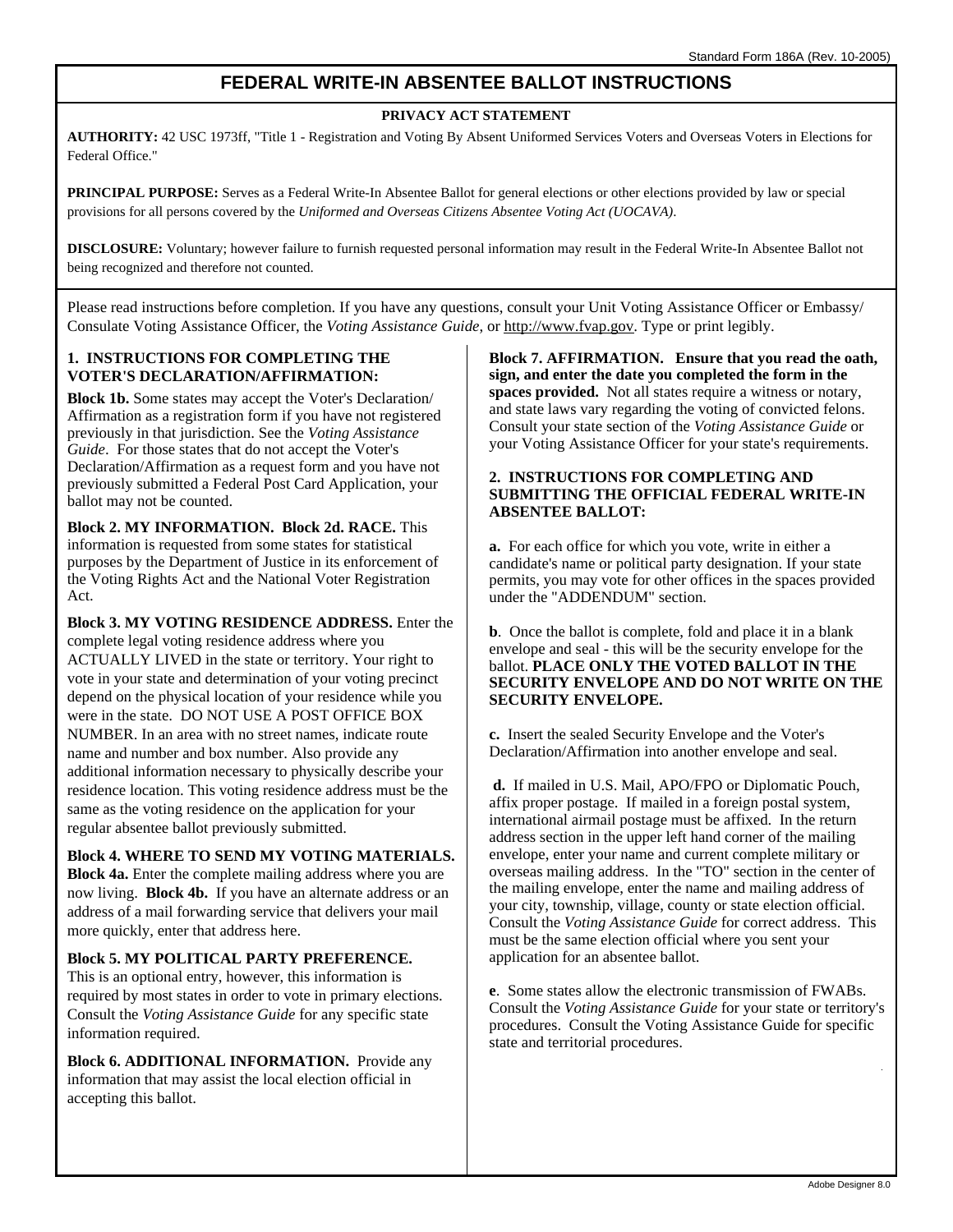| VOTER'S DECLARATION/AFFIRMATION - FEDERAL WRITE-IN ABSENTEE BALLOT (FWAB)                                                                                                                                                                                                                                                                                                                                                                                                                                                                                                                                                                                                                                                                                                                                                              |       |                           |         |                                                 |                                                                   |                                  |            |  |
|----------------------------------------------------------------------------------------------------------------------------------------------------------------------------------------------------------------------------------------------------------------------------------------------------------------------------------------------------------------------------------------------------------------------------------------------------------------------------------------------------------------------------------------------------------------------------------------------------------------------------------------------------------------------------------------------------------------------------------------------------------------------------------------------------------------------------------------|-------|---------------------------|---------|-------------------------------------------------|-------------------------------------------------------------------|----------------------------------|------------|--|
| 1.a. I AM (Mark only one):<br>A MEMBER OF THE UNIFORMED SERVICES OR MERCHANT MARINE ON ACTIVE DUTY, OR AN ELIGIBLE SPOUSE OR DEPENDENT<br>A U.S. CITIZEN RESIDING OUTSIDE THE U.S. TEMPORARILY                                                                                                                                                                                                                                                                                                                                                                                                                                                                                                                                                                                                                                         |       |                           |         |                                                 |                                                                   |                                  |            |  |
| A U.S CITIZEN RESIDING OUTSIDE THE U.S. INDEFINITELY                                                                                                                                                                                                                                                                                                                                                                                                                                                                                                                                                                                                                                                                                                                                                                                   |       |                           |         |                                                 |                                                                   |                                  |            |  |
| 1.b. I ALSO REQUEST VOTER REGISTRATION (where permitted by state law)                                                                                                                                                                                                                                                                                                                                                                                                                                                                                                                                                                                                                                                                                                                                                                  |       |                           |         |                                                 |                                                                   |                                  |            |  |
| 2. MY INFORMATION (Required)                                                                                                                                                                                                                                                                                                                                                                                                                                                                                                                                                                                                                                                                                                                                                                                                           |       |                           |         |                                                 |                                                                   |                                  |            |  |
| a. TYPED OR PRINTED NAME (Last, First, Middle)                                                                                                                                                                                                                                                                                                                                                                                                                                                                                                                                                                                                                                                                                                                                                                                         |       |                           |         | SUFFIX (Jr.,<br>Sr., III, etc.)                 |                                                                   | b. PREVIOUS NAME (if applicable) |            |  |
| d. RACE<br>c. SEX<br>e. DATE OF BIRTH<br>(MMDDYYYY)<br>F<br>М                                                                                                                                                                                                                                                                                                                                                                                                                                                                                                                                                                                                                                                                                                                                                                          |       | f. SOCIAL SECURITY NUMBER |         |                                                 | g. STATE DRIVER'S LICENSE OR I.D. NUMBER                          |                                  |            |  |
| h. TELEPHONE NUMBER (No DSN number; include all international prefixes)                                                                                                                                                                                                                                                                                                                                                                                                                                                                                                                                                                                                                                                                                                                                                                |       |                           |         |                                                 | i. FAX NUMBER (No DSN number; include all international prefixes) |                                  |            |  |
| j. EMAIL ADDRESS                                                                                                                                                                                                                                                                                                                                                                                                                                                                                                                                                                                                                                                                                                                                                                                                                       |       |                           |         |                                                 |                                                                   |                                  |            |  |
| 3. MY VOTING RESIDENCE ADDRESS (Required) (Military, use legal residence. Overseas citizens, use last legal residence in U.S.)                                                                                                                                                                                                                                                                                                                                                                                                                                                                                                                                                                                                                                                                                                         |       |                           |         |                                                 |                                                                   |                                  |            |  |
| a. NUMBER AND STREET (Cannot be a P.O. Box.)                                                                                                                                                                                                                                                                                                                                                                                                                                                                                                                                                                                                                                                                                                                                                                                           |       |                           |         |                                                 |                                                                   |                                  |            |  |
| b. CITY, TOWN OR VILLAGE                                                                                                                                                                                                                                                                                                                                                                                                                                                                                                                                                                                                                                                                                                                                                                                                               |       | c. COUNTY                 |         |                                                 |                                                                   | d. STATE   e. ZIP CODE           |            |  |
|                                                                                                                                                                                                                                                                                                                                                                                                                                                                                                                                                                                                                                                                                                                                                                                                                                        |       |                           |         |                                                 |                                                                   |                                  |            |  |
| 4. WHERE TO SEND MY VOTING MATERIALS<br>b. MY FORWARDING ADDRESS (NOTE: Complete 4b. only if you do not want                                                                                                                                                                                                                                                                                                                                                                                                                                                                                                                                                                                                                                                                                                                           |       |                           |         |                                                 |                                                                   |                                  |            |  |
| a. MY CURRENT ADDRESS (Where I live now) (Required)                                                                                                                                                                                                                                                                                                                                                                                                                                                                                                                                                                                                                                                                                                                                                                                    |       |                           |         | your ballot mailed to the address in Block 4a.) |                                                                   |                                  |            |  |
|                                                                                                                                                                                                                                                                                                                                                                                                                                                                                                                                                                                                                                                                                                                                                                                                                                        |       |                           |         |                                                 |                                                                   |                                  |            |  |
| 5. MY POLITICAL PARTY PREFERENCE (Optional, but may be required by states to<br>register to vote in primary elections):                                                                                                                                                                                                                                                                                                                                                                                                                                                                                                                                                                                                                                                                                                                |       |                           |         |                                                 |                                                                   |                                  |            |  |
| 6. ADDITIONAL INFORMATION (Designate the period for which you want to receive future ballots. See instructions. Consult your state pages of the Voting                                                                                                                                                                                                                                                                                                                                                                                                                                                                                                                                                                                                                                                                                 |       |                           |         |                                                 |                                                                   |                                  |            |  |
| Assistance Guide for additional information requested.)                                                                                                                                                                                                                                                                                                                                                                                                                                                                                                                                                                                                                                                                                                                                                                                |       |                           |         |                                                 |                                                                   |                                  |            |  |
|                                                                                                                                                                                                                                                                                                                                                                                                                                                                                                                                                                                                                                                                                                                                                                                                                                        |       |                           |         |                                                 |                                                                   |                                  |            |  |
| 7. AFFIRMATION: (Required)<br>I swear or affirm, under penalty of perjury, that:<br>1. I am a member of the Uniformed Services or merchant marine on active duty or an eligible spouse or dependent of such a member, or a U.S.<br>citizen temporarily residing outside the U.S., or other U.S. citizen residing outside the U.S., and<br>2. I am a U.S. citizen, at least 18 years of age (or will be by the day of the election), eligible to vote in the requested jurisdiction, and<br>3. I have not been convicted of a felony or other disqualifying offense or been adjudicated mentally incompetent, or if so, my voting rights have<br>been reinstated, and<br>4. I am not registering, requesting a ballot, or voting in any other jurisdiction in the U.S., and                                                             |       |                           |         |                                                 |                                                                   |                                  |            |  |
| 5. My application for a regular absentee ballot was mailed in time to be received by the local election official 30 days prior to this election, or the<br>state deadline, whichever is later, and<br>6. I have not received the requested ballot, and<br>7. I understand that if my regular absentee ballot is received by the local election official in time to be counted, that ballot will be counted and this<br>write-in ballot will be voided, and                                                                                                                                                                                                                                                                                                                                                                             |       |                           |         |                                                 |                                                                   |                                  |            |  |
| 8. I have voted and sealed this ballot in private and have not allowed any person to observe the marking of this ballot, except for those authorized<br>to assist voters under state or Federal law and I have not been influenced, and<br>9. I am a Uniformed Services member, or dependent, who is absent from my voting jurisdiction, or I am an overseas citizen and have submitted<br>this ballot from outside the U.S., or my state has made special provisions to allow me to mail this ballot inside the U.S., and<br>10. My signature and date below indicate when I completed this document, and<br>11. The information on this form is true and complete to the best of my knowledge.<br>I understand that a material misstatement of fact in completion of this document may constitute grounds for conviction of perjury. |       |                           |         |                                                 |                                                                   |                                  |            |  |
|                                                                                                                                                                                                                                                                                                                                                                                                                                                                                                                                                                                                                                                                                                                                                                                                                                        |       |                           |         |                                                 |                                                                   |                                  |            |  |
| Signed:                                                                                                                                                                                                                                                                                                                                                                                                                                                                                                                                                                                                                                                                                                                                                                                                                                | Date: | (MMDDYYYY)                | Signed: |                                                 | Witness/Notary and Address (if required)                          | Date:                            | (MMDDYYYY) |  |

The information contained herein is for official use only. Any unauthorized release of this information may be punishable by law.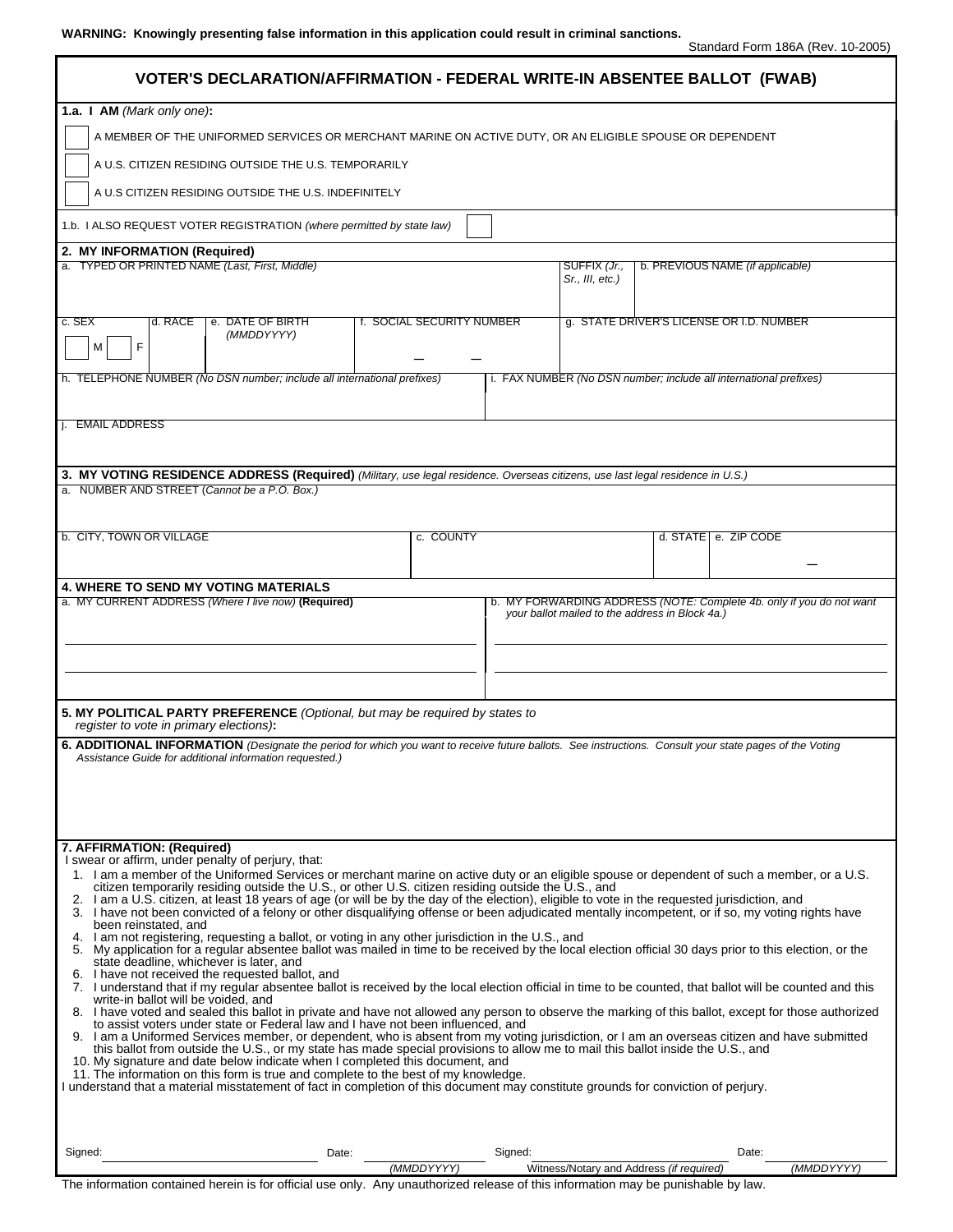# **OFFICIAL FEDERAL WRITE-IN ABSENTEE BALLOT**

**PRESIDENT/VICE PRESIDENT** 

**U.S. SENATOR\*** 

#### **U.S. REPRESENTATIVE/DELEGATE\*\*/RESIDENT COMMISSIONER\*\***

\* Legal residents of the District of Columbia may vote only for President/Vice President and Delegate.

\*\* Legal residents of American Samoa, Guam, Puerto Rico and the U.S. Virgin Islands may vote only for Delegate or Resident Commissioner to the Congress.

## **ADDENDUM**

Some states allow the Federal Write-In Absentee Ballot to be used by military and overseas civilian voters in elections other than general elections or for offices other than Federal offices. Consult your state section in the *Voting Assistance Guide* to determine your state's policy. *If you are eligible to use this ballot to vote for offices/candidates other than those listed above,* please indicate in the spaces provided below, the office for which you wish to vote (for example: Governor, Attorney General, Mayor, State Senator, etc.), and the name and/or party affiliation of the candidate for whom you wish to vote.

**OFFICE CANDIDATE NAME or PARTY AFFILIATION**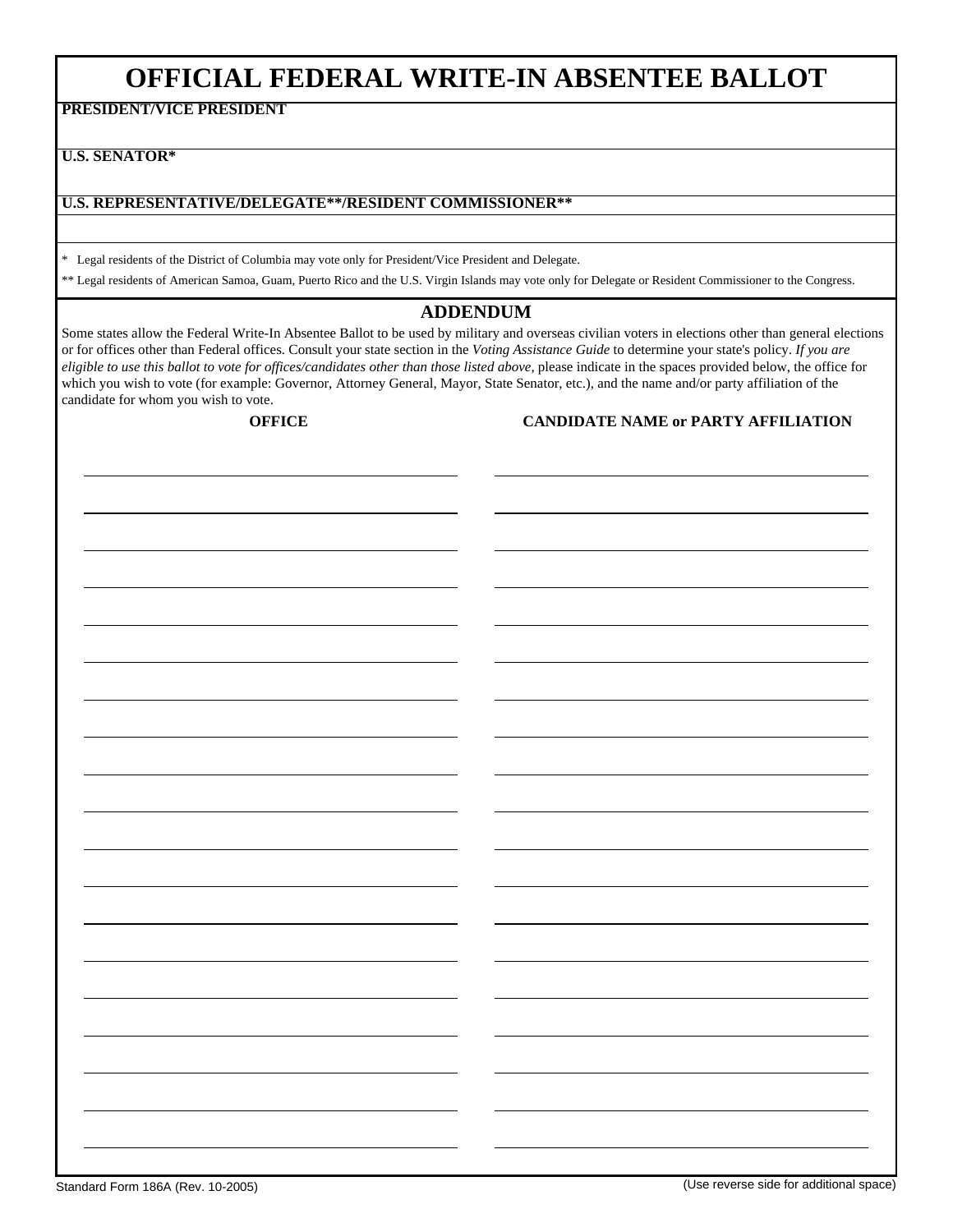| <b>OFFICIAL FEDERAL WRITE-IN ABSENTEE BALLOT</b> (continuation) |                                            |  |  |  |  |
|-----------------------------------------------------------------|--------------------------------------------|--|--|--|--|
| <b>OFFICE</b>                                                   | <b>CANDIDATE NAME or PARTY AFFILIATION</b> |  |  |  |  |
|                                                                 |                                            |  |  |  |  |
|                                                                 |                                            |  |  |  |  |
|                                                                 |                                            |  |  |  |  |
|                                                                 |                                            |  |  |  |  |
|                                                                 |                                            |  |  |  |  |
|                                                                 |                                            |  |  |  |  |
|                                                                 |                                            |  |  |  |  |
|                                                                 |                                            |  |  |  |  |
|                                                                 |                                            |  |  |  |  |
|                                                                 |                                            |  |  |  |  |
|                                                                 |                                            |  |  |  |  |
|                                                                 |                                            |  |  |  |  |
|                                                                 |                                            |  |  |  |  |
|                                                                 |                                            |  |  |  |  |
|                                                                 |                                            |  |  |  |  |
|                                                                 |                                            |  |  |  |  |
|                                                                 |                                            |  |  |  |  |
| -                                                               |                                            |  |  |  |  |
|                                                                 |                                            |  |  |  |  |
| -                                                               |                                            |  |  |  |  |
|                                                                 |                                            |  |  |  |  |
|                                                                 |                                            |  |  |  |  |
|                                                                 |                                            |  |  |  |  |
|                                                                 |                                            |  |  |  |  |